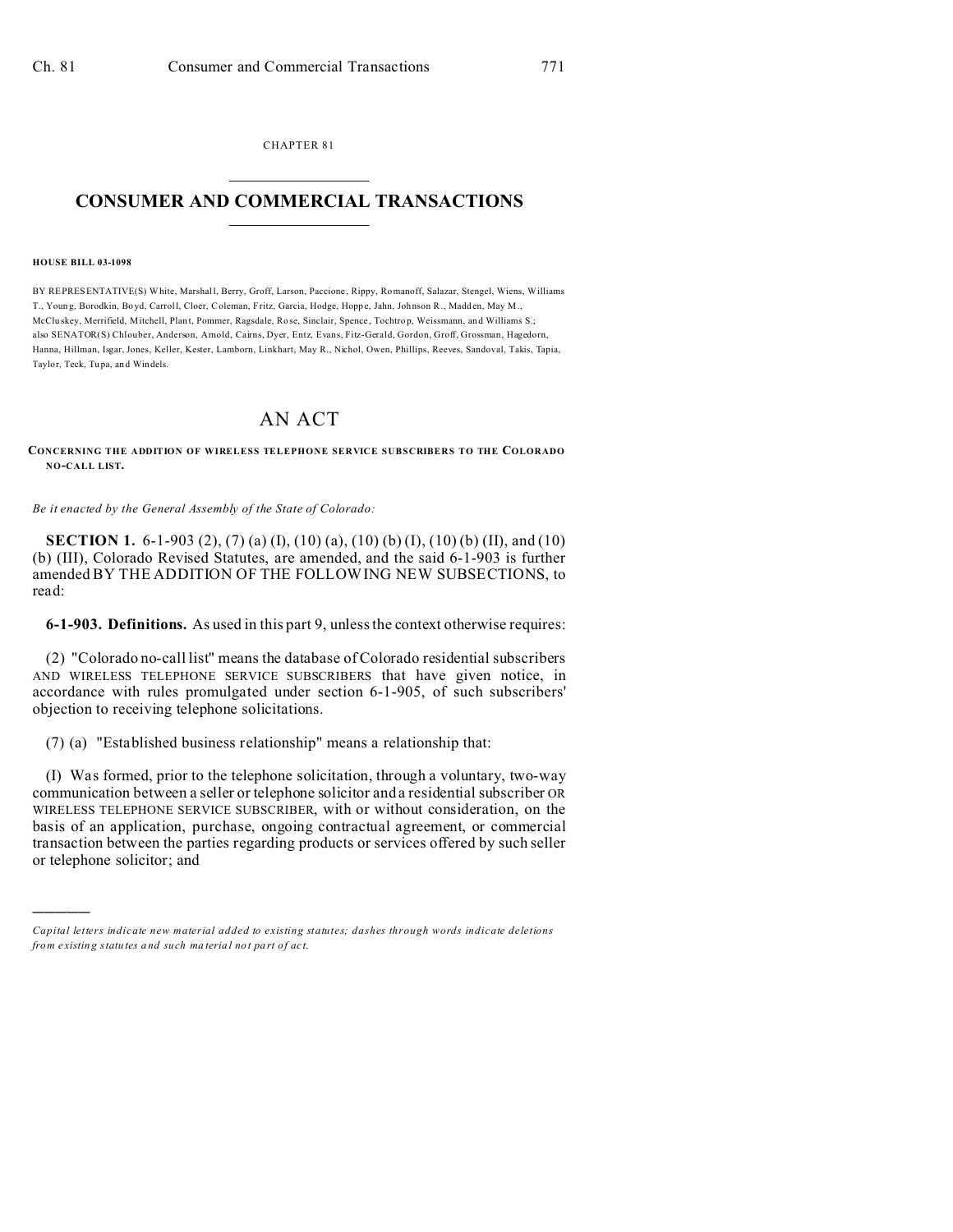(10) (a) "Telephone solicitation" means any voice,  $\sigma$ r telefacsimile, GRAPHIC IMAGING, OR DATA COMMUNICATION, INCLUDING TEXT MESSAGING communication over a telephone line OR THROUGH A WIRELESS TELEPHONE for the purpose of encouraging the purchase or rental of, or investment in, property, goods, or services.

(b) Notwithstanding paragraph (a) of this subsection (10), "telephone solicitation" does not include communications:

(I) To any residential subscriber OR WIRELESS TELEPHONE SERVICE SUBSCRIBER with that THE subscriber's prior express invitation or permission;

(II) By or on behalf of any person or entity with whom a residential subscriber OR WIRELESS TELEPHONE SERVICE SUBSCRIBER has an established business relationship;

(III) For thirty days after a residential subscriber OR WIRELESS TELEPHONE SERVICE SUBSCRIBER has contacted a business to inquire about the potential purchase of goods or services or until the subscriber requests that no further calls be made, whichever occurs first;

(11) "WIRELESS TELEPHONE" MEANS A TELEPHONE THAT OPERATES WITHOUT A PHYSICAL, WIRELINE CONNECTION TO THE PROVIDER'S EQUIPMENT. THE TERM INCLUDES, WITHOUT LIMITATION, CELLULAR AND MOBILE TELEPHONES.

(12) "WIRELESS TELEPHONE SERVICE SUBSCRIBER" MEANS A PERSON WHO HAS SUBSCRIBED TO A TELEPHONE SERVICE THAT DOES NOT EMPLOY A WIRELINE TELEPHONE, OR THAT EMPLOYS BOTH WIRELINE AND WIRELESS TELEPHONES ON THE SAME CUSTOMER ACCOUNT.

**SECTION 2.** 6-1-904 (1), (2), and (3), Colorado Revised Statutes, are amended to read:

**6-1-904. Unlawful to make telephone solicitations to subscribers on the Colorado no-call list - requirements for telephone solicitations generally.** (1) (a) No person or entity shall make or cause to be made any telephone solicitation to the telephone line of any residential subscriber OR WIRELESS TELEPHONE SERVICE SUBSCRIBER in this state who has added his or her telephone number and zip code to the Colorado no-call list in accordance with rules promulgated under section 6-1-905.

(b) Any person or entity that makes a telephone solicitation to the telephone line of any residential subscriber OR WIRELESS TELEPHONE SERVICE SUBSCRIBER in this state shall register in accordance with the provisions of section 6-1-905 (3) (b) (II).

(2) Any person or entity that makes a telephone solicitation to the telephone line of any residential subscriber OR WIRELESS TELEPHONE SERVICE SUBSCRIBER in this state shall comply with the disclosure requirements of section 6-1-702.

(3) No person or entity that makes a telephone solicitation to the telephone line of a residential subscriber OR A WIRELESS TELEPHONE SERVICE SUBSCRIBER in this state shall knowingly utilize any method to block or otherwise circumvent such subscriber's use of a caller identification service when that person or entity's service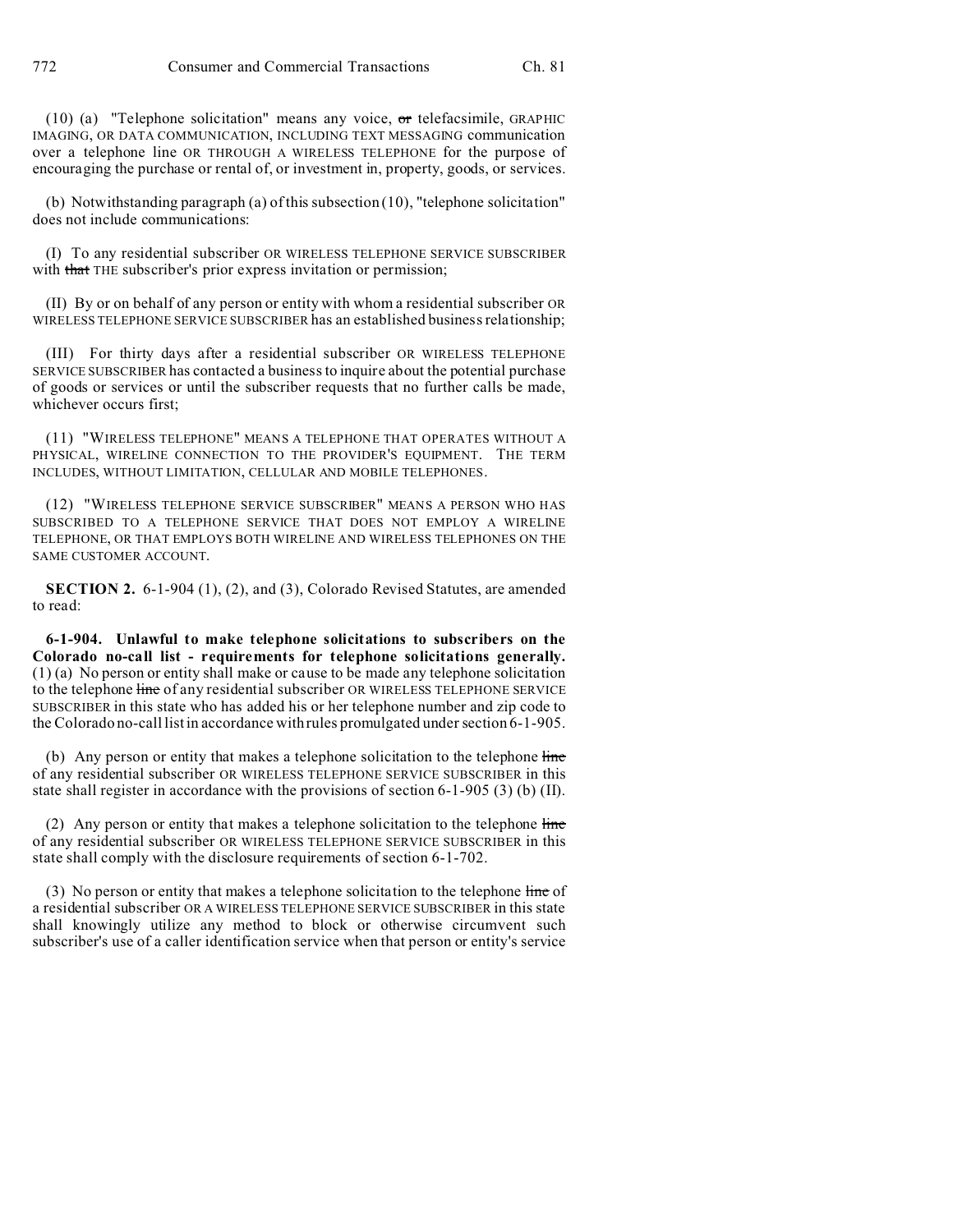or equipment is capable of allowing the display of the number.

**SECTION 3.** 6-1-905 (1), (3) (a), (3) (b) (I), (3) (b) (III), (3) (b) (VIII), (3) (c), and (6), Colorado Revised Statutes, are amended to read:

**6-1-905. Establishment and operation of a Colorado no-call list.** (1) The Colorado no-call list program is hereby created for the purpose of establishing a database to use when verifying residential subscribers AND WIRELESS TELEPHONE SERVICE SUBSCRIBERS in this state who have given notice, in accordance with rules promulgated under paragraph (b) of subsection (3) of this section, of such subscribers' objection to receiving telephone solicitations. The program shall be administered by the public utilities commission.

(3) (a) Not later than July 1, 2002, the designated agent, using the designated state internet web site, shall develop and maintain the Colorado no-call list database with information provided by residential subscribers AS SOON AS PRACTICABLE AFTER THE EFFECTIVE DATE OF THIS SECTION, SHALL INCLUDE INFORMATION PROVIDED BY WIRELESS TELEPHONE SERVICE SUBSCRIBERS.

(b) The public utilities commission shall establish, by rule, guidelines for the designated agent for the development and maintenance of the Colorado no-call list so that the no-call list can easily be accessed by persons or entities desiring to make telephone solicitations, and by state and local law enforcement agencies. No later than April, 1, 2002 AS SOON AS PRACTICABLE AFTER THE EFFECTIVE DATE OF THIS SECTION, the public utilities commission shall promulgate rules that:

(I) Specify that there shall be no cost for a residential subscriber OR WIRELESS TELEPHONE SERVICE SUBSCRIBER to provide notification to the designated agent that such subscriber objects to receiving telephone solicitations;

(III) Specify that the method by which each residential subscriber AND WIRELESS TELEPHONE SERVICE SUBSCRIBER may give notice to the designated agent of his or her objection to receiving such solicitations, or may revoke such notice, shall be exclusively by entering the area code, phone number, and zip code of the subscriber directly into the database via the designated state internet web site or by using a touch-tone phone to enter the area code, phone number, and zip code of the subscriber via a designated statewide, toll-free telephone number maintained by the designated agent as a part of the Colorado no-call list;

(VIII) Require the designated agent to maintain an automated, on-line complaint system for residential subscribers AND WIRELESS TELEPHONE SERVICE SUBSCRIBERS to report suspected violations over the internet web site. The automated, on-line complaint system shall have the capability to collect, sort, and report suspected violations to the appropriate state enforcement agency electronically for enforcement purposes.

(c) If the appropriate federal agency establishes a single national database of telephone numbers of residential subscribers who object to receiving telephone solicitations, the designated agent shall include that portion of such single national database that relates to Colorado in the Colorado no-call list established under this part 9. IF THE FEDERAL GOVERNMENT ESTABLISHES ONE OR MORE OFFICIAL